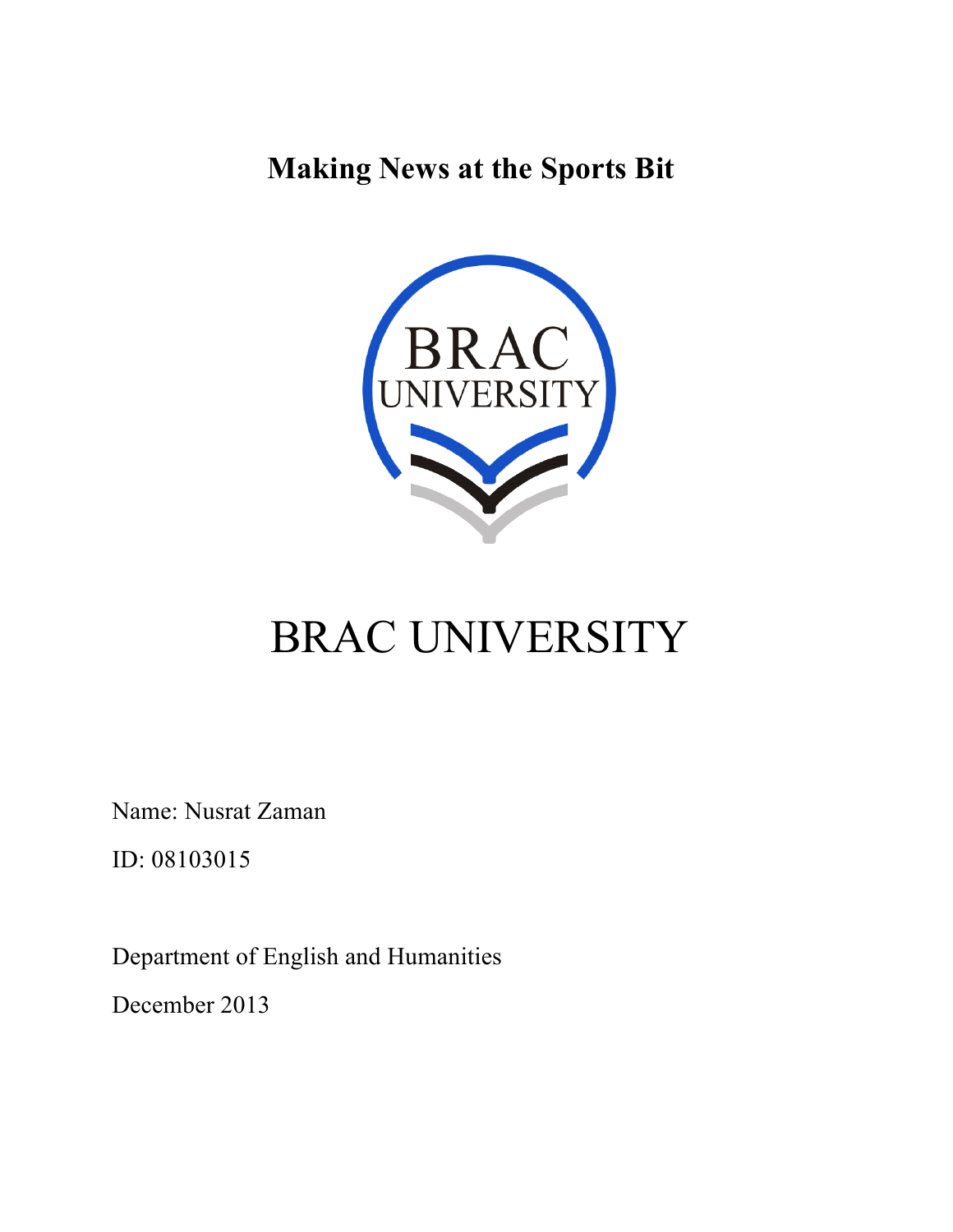# **Making News at the Sports Bit**

 **A Report Submitted to** 

# **The Department of English and Humanities**

*<u>Official and*  $\overline{Of}$  *of*  $\overline{Of}$  *of*  $\overline{Of}$  *of*  $\overline{Of}$  *of*  $\overline{Of}$  *of*  $\overline{Of}$  *of*  $\overline{Of}$  *of*  $\overline{Of}$  *of*  $\overline{Of}$  *of*  $\overline{Of}$  *of*  $\overline{Of}$  *of*  $\overline{Of}$  *of*  $\overline{Of}$  *of*  $\overline{Of}$  *of*  $\overline{Of}$  *of*  $\overline{Of}$  *o*</u>

 **BRAC UNIVERSITY**

**By** 

 **Nusrat Zaman ID: 08103015**

 **In Partial Fulfillment of the Requirement** 

 **For the Degree of Bachelor of Arts in English**

 **December 2013**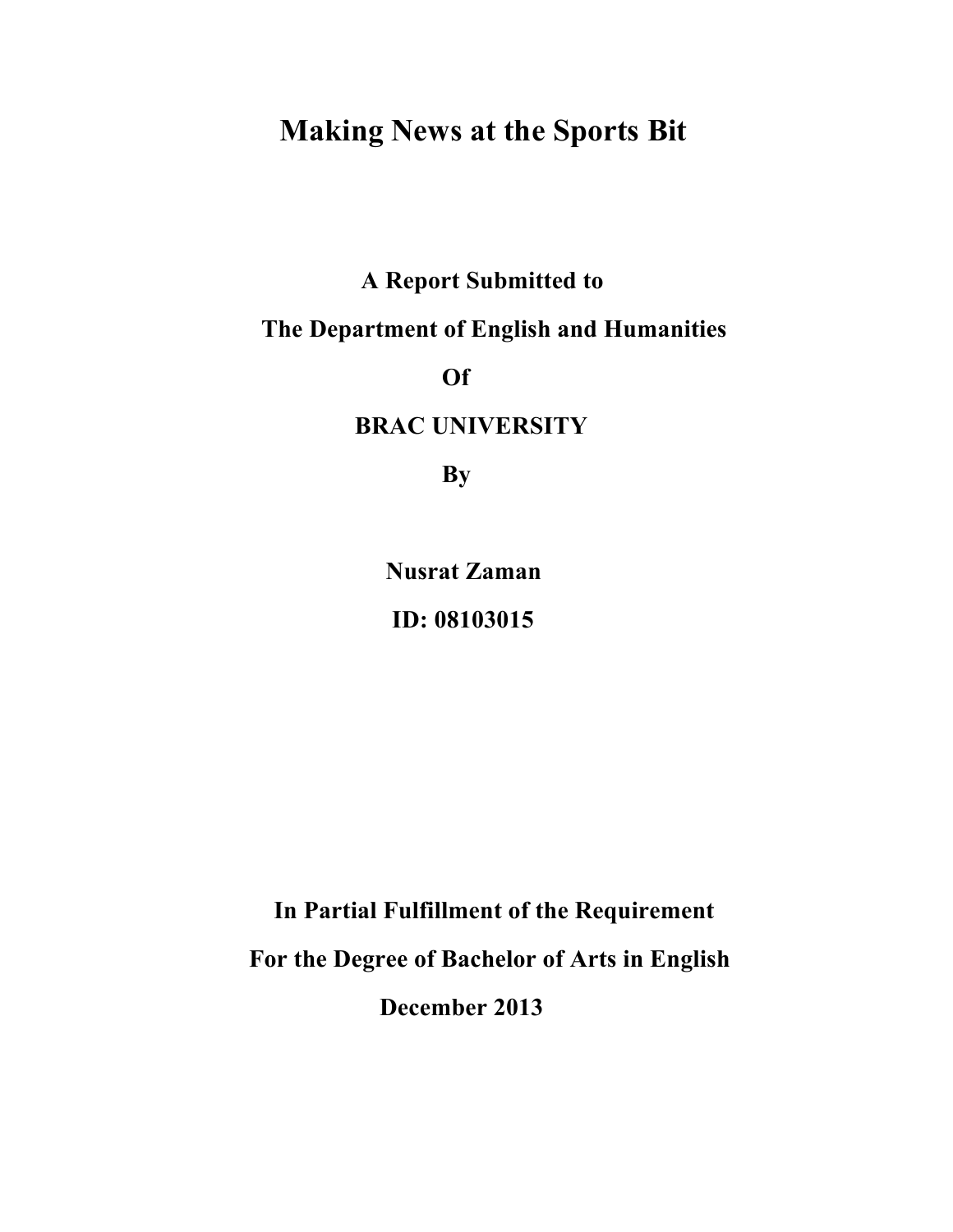## **Acknowledgement**

First of all, I would like to thank almighty Allah for His grace in the accomplishment of my internship report in time.

I want to thank Professor Firdous Azim, the Chairperson of the Department of English and Humanities, for all the inspiration she brings to the department. I would like to express my gratitude to my internship supervisor, Ms. Mushira Habib for her support and guidance during my writing of this report, who also guided me for the reflective papers I had to write during my internship. I am also thankful to my course instructors for helping me in very step.

I am thankful to the News Department of "Independent24. TV" for their acceptance and for giving me the opportunity to conduct my internship in "Independent24.TV". As it was a new environment and new experience for me to work on Sports News , I was scared about my internship, but I am thankful to all their members for helping me in every step during my three months of internship. I would like to thank Mr. Khaled Muhiuddin, the head of news of Independent24. TV for this opportunity. I would like to thank my official supervisor, Mr. Rubaid Iftekhar Mahbub for being supportive and for helping me by providing various key information and giving me the path to write a fruitful report.

Finally, I would like to thank my parents and my friends for being there during my good and hard times.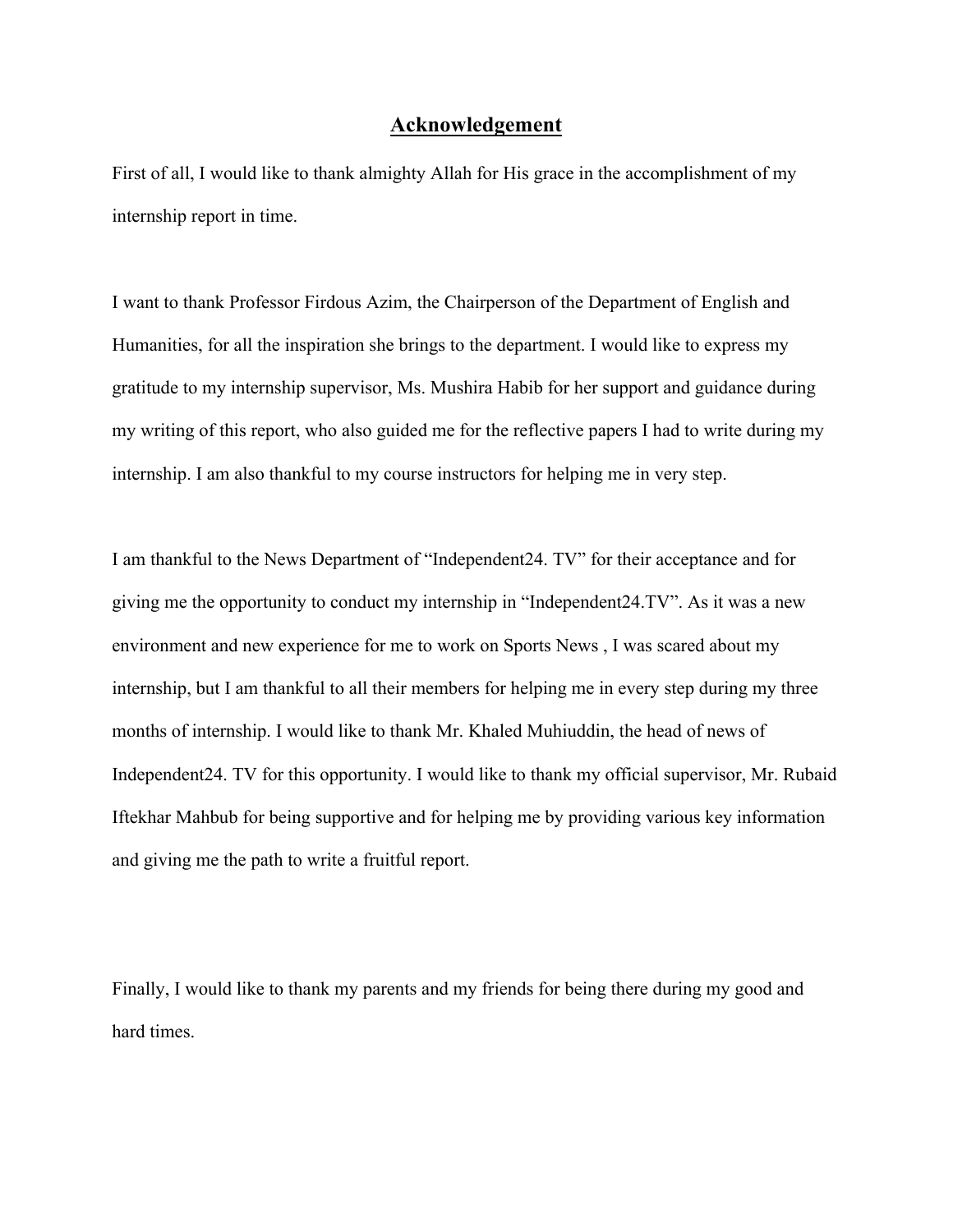# **Table of Content**

| <b>Topic</b>                         | Page |
|--------------------------------------|------|
|                                      |      |
|                                      |      |
|                                      |      |
|                                      |      |
|                                      |      |
|                                      |      |
|                                      |      |
|                                      |      |
|                                      |      |
| $\Lambda$ Dorsonal $\Lambda$ coquint | 1 O  |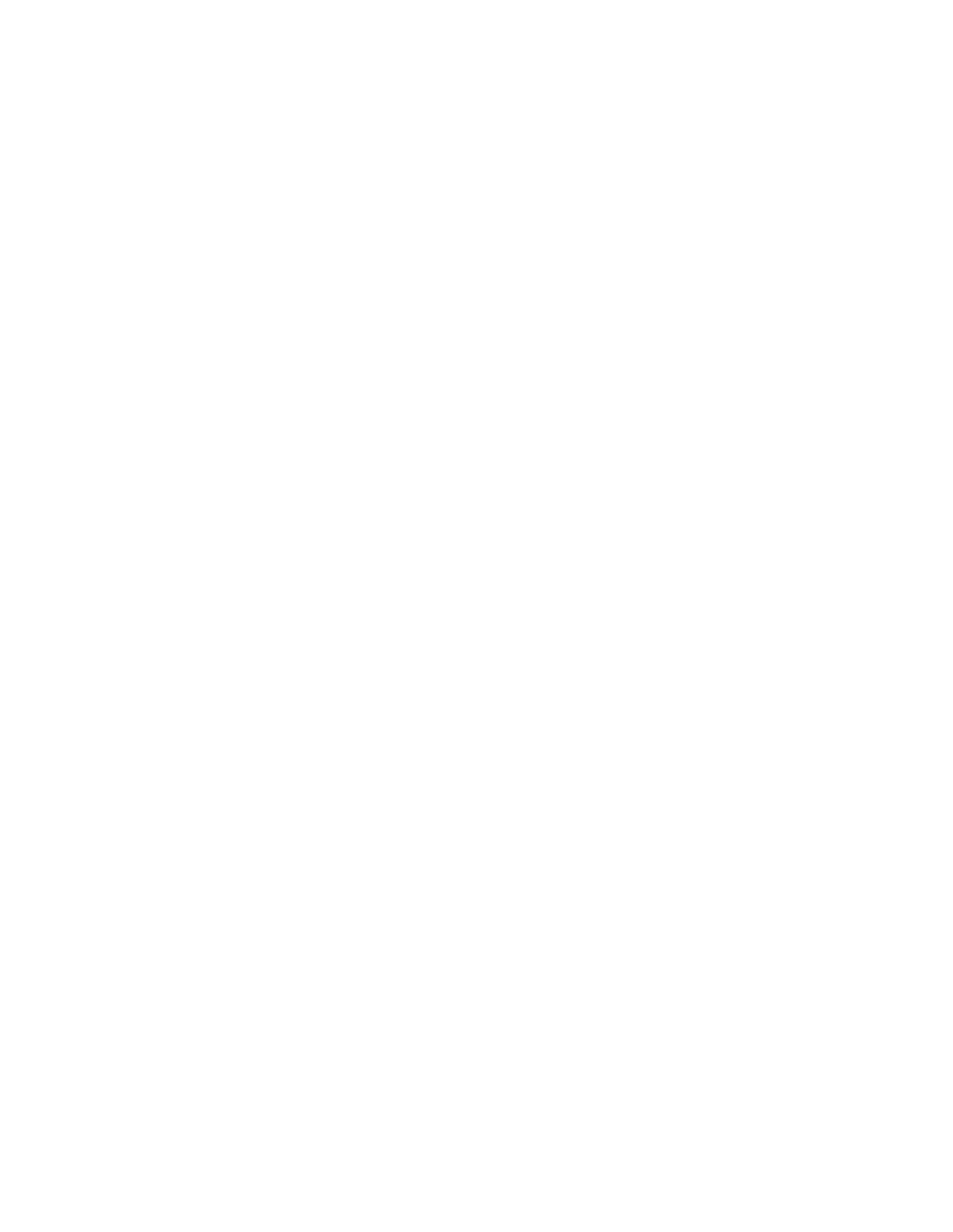#### Introduction

 News is knowledge and knowledge is power. News always keeps people up-todate with current events and issues. News is always useful which broadens our knowledge, understanding and outlook and invites curiosity. It has the power to unite and to divide. This news is provided by the media and the field of this news is vast with very little limitations. The media has the power to influence, make or break and shape how people think.

 In the world of globalization, the news industry has grown immeasurably and newspapers and news reporting have changed a lot from time to time. From size, shapes, colors to categories, concept and corruption media has gone through heavy renovations over the past decades. The things we are watching on TV have totally changed from our father's and grandfather's time. Through the numerous TV channels of Bangladesh now, viewers can watch news 24 hours on what is happening around them and what is happening around the world.

When you're young, you look at television and think, there's a conspiracy. The networks have conspired to dumb us down. But when u get a little older, you realize that's not true. The networks are in business to give people exactly what they want.

 This is how Steve Jobs describes the wonder of television. As a young intern the same spectacle of television attracted me and I decided to work with Independent24 TV, the renowned digital Bangla channel from Bangladesh. Getting attached to "Sports Bit", I worked closely with the sports team under the supervisor Mr. Rubaid Iftekhar Mahbub, Senior Broadcast Journalist and presenter in Independent24.TV.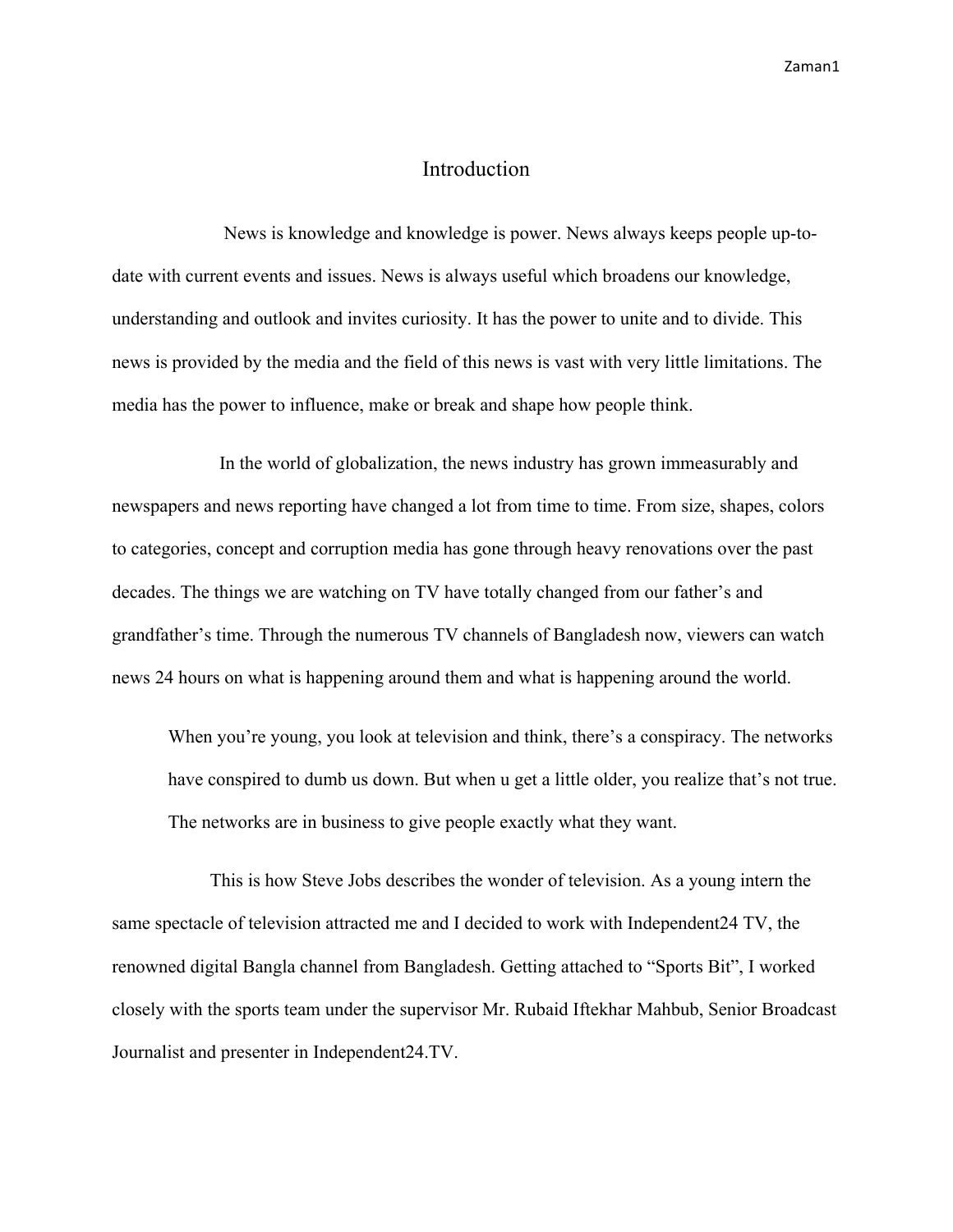As my concentration for the BA in English degree was "Media & Culture Studies", I was required to do my internship in any print or visual media organization. The reason I chose "Media and Cultural Studies" as my concentration was because now-a-days media has become a huge part of the globalized world and I want to be a part of it. Media captures the whole world and presents it to us. I picked Independent TV for my internship because it has a "direct approach towards news" and claims to have certain ethical standards. It is one of the best known TV channels in Bangladesh today and being able to work in this channel was an opportunity that should not have been missed.

 As Kurt Loder, an American journalist, in his article, "On News", comments, "News is anything that's interesting, that relates what's happening in the world, what's happening in the areas of the culture that would be of interest to your audience". Working in the sports section, I learned how to relate my courses with the work I was doing. Courses like "Writing for the Print Media", "Editing", "Translation Studies", "Cultural Studies" and "Globalization and the Media" helped me look at news, especially sports news in my case, in a different way. I enjoyed applying everything I learned in my courses in my workplace and my interest grew as days passed.

 In my report, I will be focusing on sports news; how sports shows can be made, how to write sports article, the style of sports writing, basic skills needed to work in sports writing, and my insights into the process.

 With the vision of becoming a part of all its audience's personal lives, Independent24.TV has a very personal feel to it. The channel seeks to be Bangladesh's number one 24-hour news channel where viewers will find a full spectrum of news on TV. Their aim is to set the world class standard in Bangladesh's broadcast industry and their goal is to carry news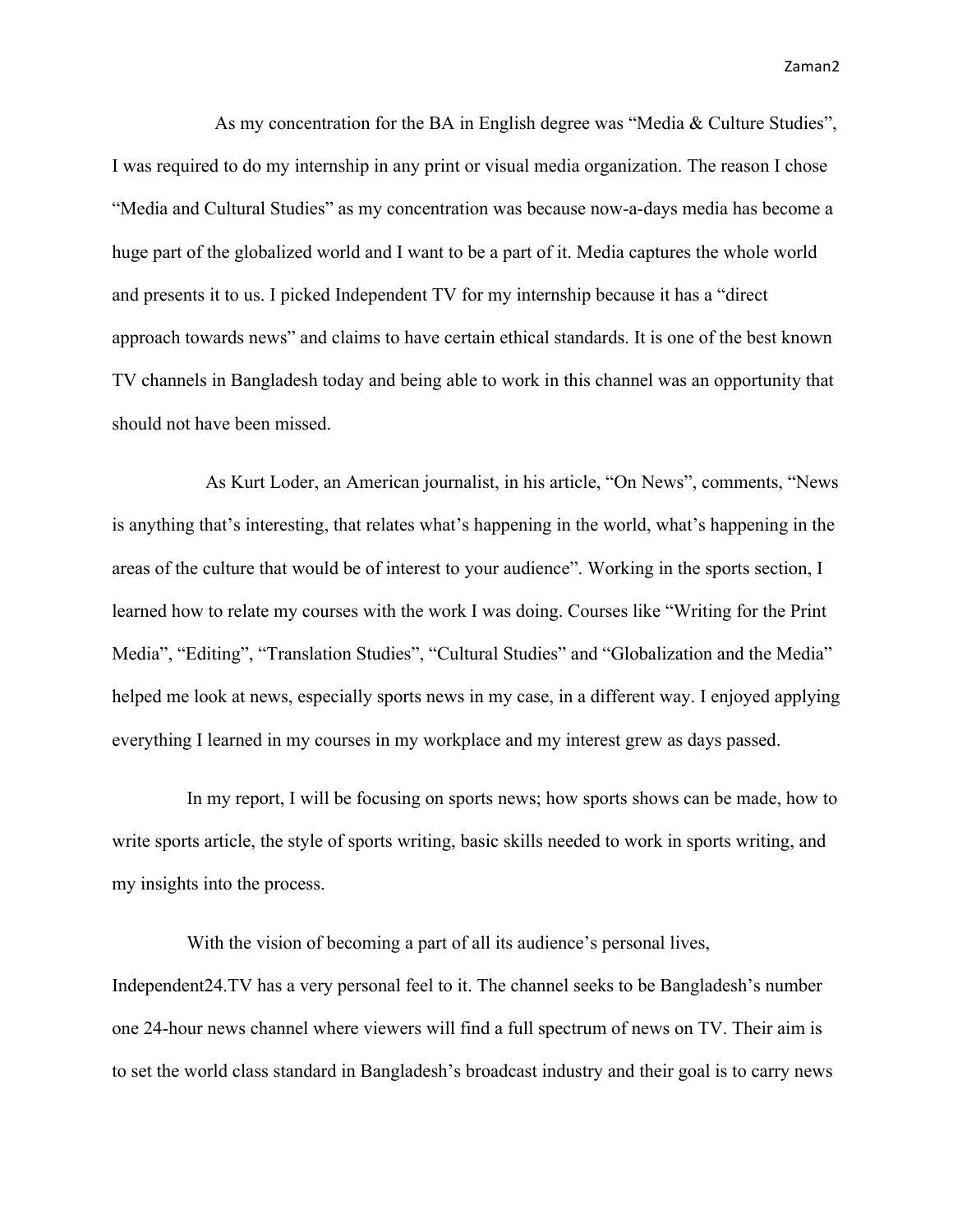and make news. They also wish to make news through investigative reporting in a way that was not done in the country before.

 Even though I learned new things and looked at things differently during my internship, I cannot disagree with Marshall McLuhan, who says, in his book, The Book of Probes, "All media exist to invest our lives with artificial perceptions and arbitrary values." In fact, the Media plays a significant role in our everyday lives with full of routines, actions and reactions. Television has become member of numerous families all over the world, since the late 1920s.

Researchers claim that, the success of television as a mass media lies in its achievement both visual and aural content. It not only entertains the viewers, but also keeps them emotionally involved. At the same time we can see what is happening around world by setting in one place. News always keeps us up-to-date about the whole world which is also considered as globalization.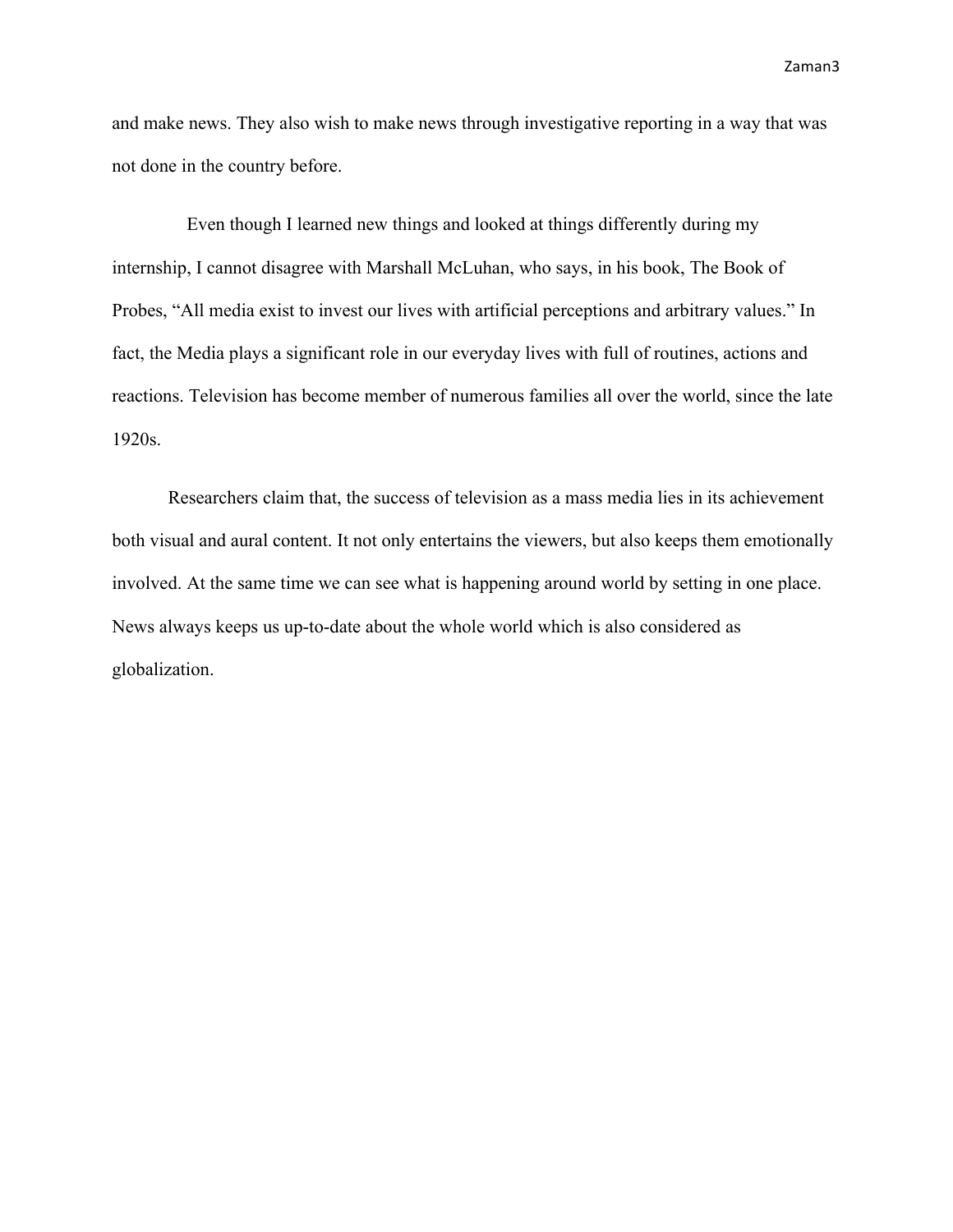## My Internship Experience

#### **Technicalities**

I worked at the sports bit with ten other journalists. From there I have learnt their way of writing, how to cover sports news, editing, translating, voicing, interviewing collecting news from different sources to cover a full story, and many other things. The working environment was very friendly and the experience I have gained throughout my internship exceeded my expectations. This experience taught me a lot and is a highlight of my life.

Here I have done my internship at sports bit working on daily sports news from all over the world. I have learnt how to collect fresh news, how to gather all the related news and how to prepare it and make it presentable on television. I learned many new forms of writing news. I also learned how to write edit new after writing it. Though the writing style of news is very different from our regular writing, but it is very simple and short; so that anyone can understand it while watching news on television. The few concepts related to news that I learned during my internship with this channel are discussed below.

• iNews: First of all, they have a customized software called iNews from where they can write and edit the news to go on air and there are several terms related to news, for example: Rundown, IV, OOV, Package, SOT, PTC, VOXPOP, Boom etc. I am going to describe all these forms below: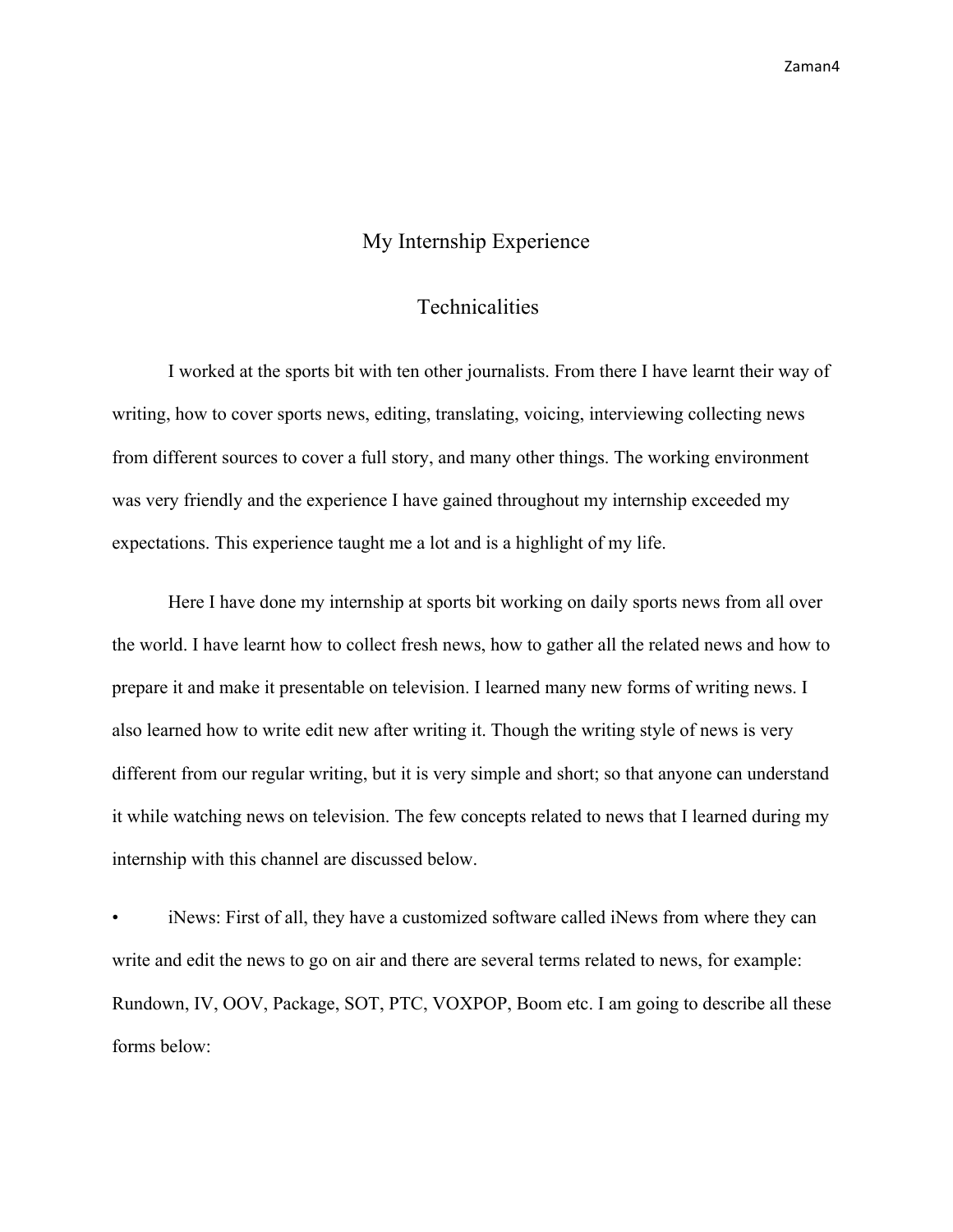• Rundown: Rundown is a list where we can see the time table of the telecast of daily news. It is generally a long list of daily on air schedule.

• IV: The full form on IV is 'In Vision'. It can also be called as LINK. When the presenter reads out the IV part of the news, the audience can see the presenter on television. The sentence structure of the IV part has to be very simple and short. No detailed information is given in the IV part. Here is an example of IV which was done by me-

 $IV$ : অস্কার পসি্ট**োরয়ািসরে নহিত বান্ধবী র**ভাি স্টনিক্যাম্পক েনয়ি সােউথ আফরকিায় শর হত েযাচছ েরয়িলেটি টলেভিশিন শ**ো। দশেটরি টভি চিযানলে এসএবসিতি** পেরচার করা হব**েএই শ**ো। গত বহসপতবাির পসিট**োরয়ািস**রে বাসায় খন হন রিভা। প্রধান আসামী হিসেবে অস্কার পিস্টোরিয়াসকে আটক করেছে সাউথ আফ্রিকান পুলিশ।

• OOV: The full form of OOV is 'Out of Vision'. When the presenter reads the OOV part, then the audience or the viewer cannot see the presenter on television. During that time they can see the short video clips on the related news. The sentences of the OOV part have to be very simple and short. The information provided also has to be concise for the report. Here is na example of an OOV done by me-

 $\mathrm{OOV}$ : এসএবসি জানায় তারা আগামী শনবিার রভািক েনয়ি বেশিষে ঐ শ**ো সম্প্রচার করব**ে। শ**োটরি জন্য শুট**ি ও অন্যান্য কাজ রন্ডিা কররে গয়িছেলিনে মৃত্যুর আগএে তার পরবিার চাচ্ছ েচযানলেট বিশিষে এই শ**ো সমপরচার করুক। এদকি**েরভিার হত্যাকান্ডকে পূর্বপরিকল্পিত হিসেবে বিবেচনা না করার জন্য আদালতকে অনুরোধ করেছে পিস্টোরিয়াসের পরিবার। পরবািররে পক্ষ থকে েপসি্টোরয়ািসরে চাচা আর্নল্ড পসি্টোরেয়ািস এই বক্তব্য দনে। পসি্টোরয়ািসক েবর্তমান প্রটিোরয়াির একট পিলশি স্টশেনরে জলে রাখা হয়ছে।ে বৃহস্পতবাির তার জামনিরে জন্য শুনান হিব।ে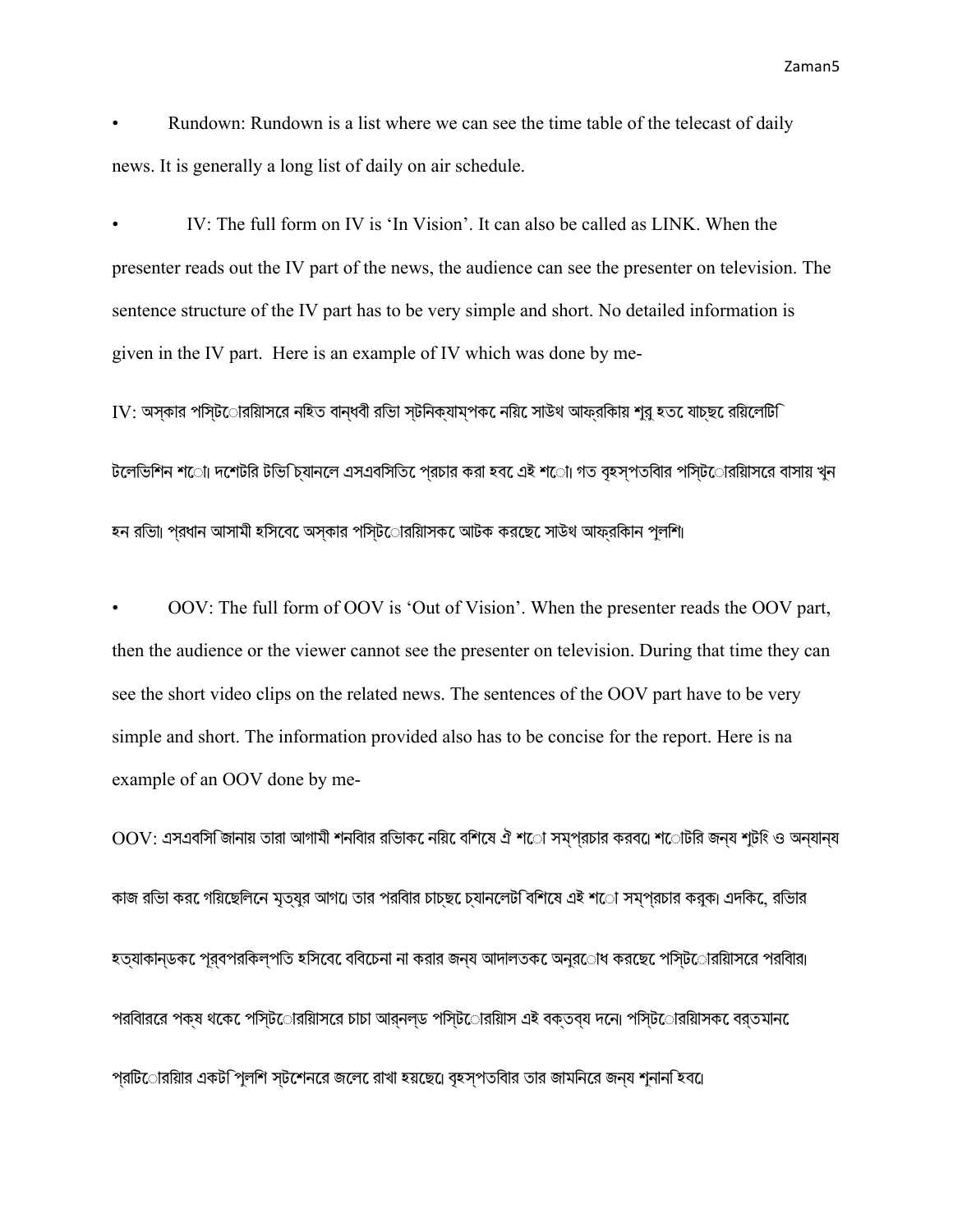Package: Package is also another kind of OOV, but it has to be written in a detailed way. It is a long detailed form of OOV. In the OOV part, the viewers get to hear the reporter's voice or watch more detailed video clips, VOXPOP or PTC or interview of others, etc.

• SOT: The full form of SOT is 'Sound on Take'. The other name of SOT is SINC. When a reliable person gives a speech on related news, then that becomes a SOT. The interview of a general person will not be considered as SOT. For instance, if a Cricket player of the Bangladesh team says something about Cricket, then that will be SOT.

• VOXPOP: VOXPOP is just the opposite of SOT. When a general person says something about any incident to a reporter, then that will be a VOXPOP. For Example, if the cricket player Mushfikur Rahim says something about strikes in Bangladesh, then that will be a VOXPOP.

• PTC: The word PTC came from 'Piece to Camera'. When a reporter goes to the spot and says something in front of the camera about the news, then that will be PTC. For example: when a reporter goes to the stadium and reports live from the stadium that is called PTC.

• BOOM: We all know the common microphone, but during my internship I learnt that it is known as BOOM in the newsroom.

 Apart from these technical understanding of terms of concepts, I had a number of jobs to do during my time in the channel. My most important task everyday was to find out fresh news, gather all the news and after that I had to write IV, OOV or Packages for these items. I had to write the reporter's names, anchor's name, etc and as there is a particular Video ID of every news, I also had to put a Video ID on that particular news. After that my supervisor checked it and corrected all my errors. The other concepts I learnt and practiced are Aston, Super, Ticker and Breaking News.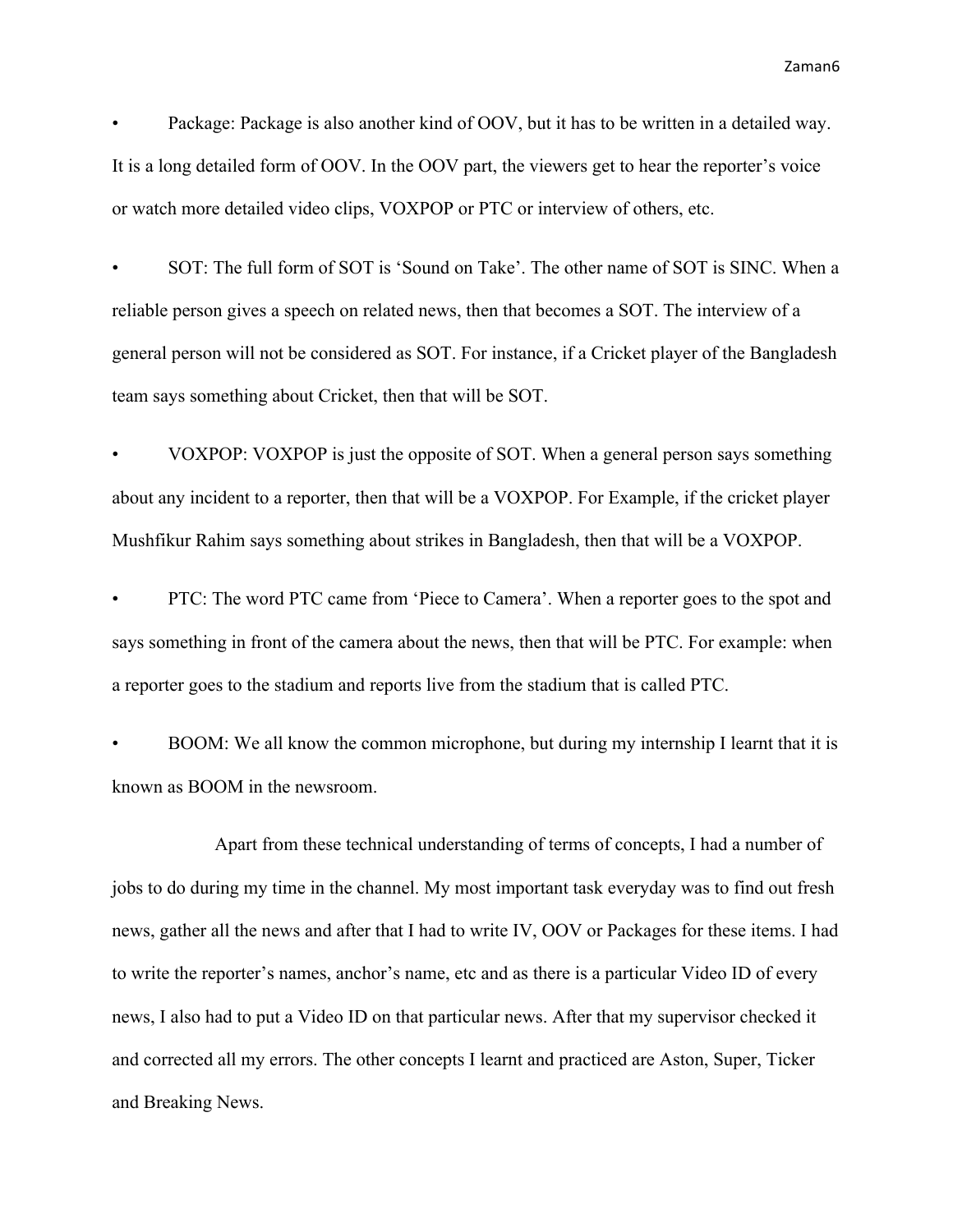Aston is the designation of the reporter which appears at the time of the broadcast of news on television. Super is the name of important information, which is shown on television during the news programme. Ticker is the moving line at the bottom of the screen that highlights important news for the day. The less important news is shown through ticker and the most important news is shown via breaking news.

 On the third and fourth week of my internship I have learnt where I could get the daily fresh news on sports, from where I have to find out the news, which news is more important than the other one, what news will go first and what will go later, how to make a complete news, and many such details.

 As I was working on sports, here I have seen that for national sports news there are sports teams, who always go for the assignments and they take the video footage, interview of the players daily. They prepare the package on the basis of their repots, which they collect from their assignment. There are also other online news sources like www.banglanews24.com, from where I could get the national news on sports.

On the other hand, for international sports news they have their own wire named ATPN from, where I collected updated news on daily sports. There are also other sources from where I got news like- BBC News on sports, www.espncricinfo.com, www.telegraph.co.uk, www.goal.com. After going to the office every day, I had to check these websites for knowing what is happening in sports all over the world, find out the fresh news from there and pick out the important news from these websites and then hand them over to the supervisor.

Sometimes my supervisor asked me to find out the latest news, which is important from ATPN or sometimes he chose a topic for me to translate from English to Bengali. As I was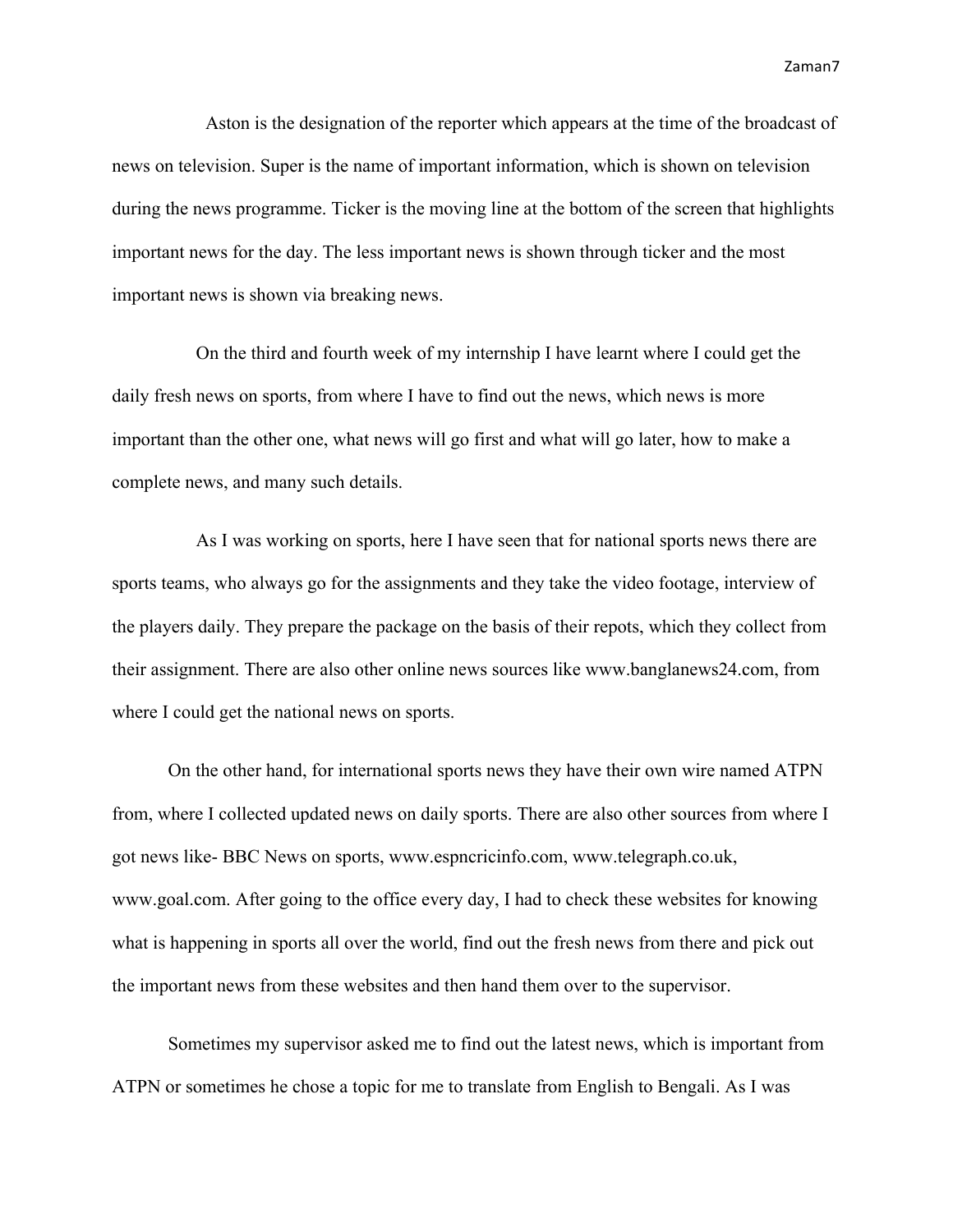working at Desk and was not going for the assignments yet, so for national news, I use the Bangla news websites to make the IV and OOV. After making the IV and OOV, I had to find out the related video on ATPN. If a video was available then I had to download it and convert that video into MOV-Quick Time by using the software Xilisoft. After converting the video I had to go to the panel from where the editor edited the video footage and I had to marry the video with the video id of my OVV, written by me. If everything went ok then my OOV would go on air and the presenter read it which the audience could see on television.

Further into the weeks of my internship I learnt how to give voice, how to do phono and how to do studio live. To give a voice there is a separate room from where anyone working there can record their voice and can save it. During on air, there is a time, where we can hear the voice of the reporter, but do not see him/her. That voice is given from this room. I have learnt how to give this voice and how to save it. If my voice sounds alright and is edited well, then it could be broadcast on air after being checked.

Next, I learnt how to do phono. Phono is when the reporter gives his or her report over the phone from the spot. I practiced how to do phono. On the phono, there was a person who asked the question about the incident from the studio and I had to give the answer to that question and that would be aired live during the news.

The other thing I learnt was how to do 'Studio Live'. In 'Studio Live', after coming back from the assignment, I had to present a report on all the news gathered from the assignment at the studio, which would go online during the news. I also practiced how to do Studio live.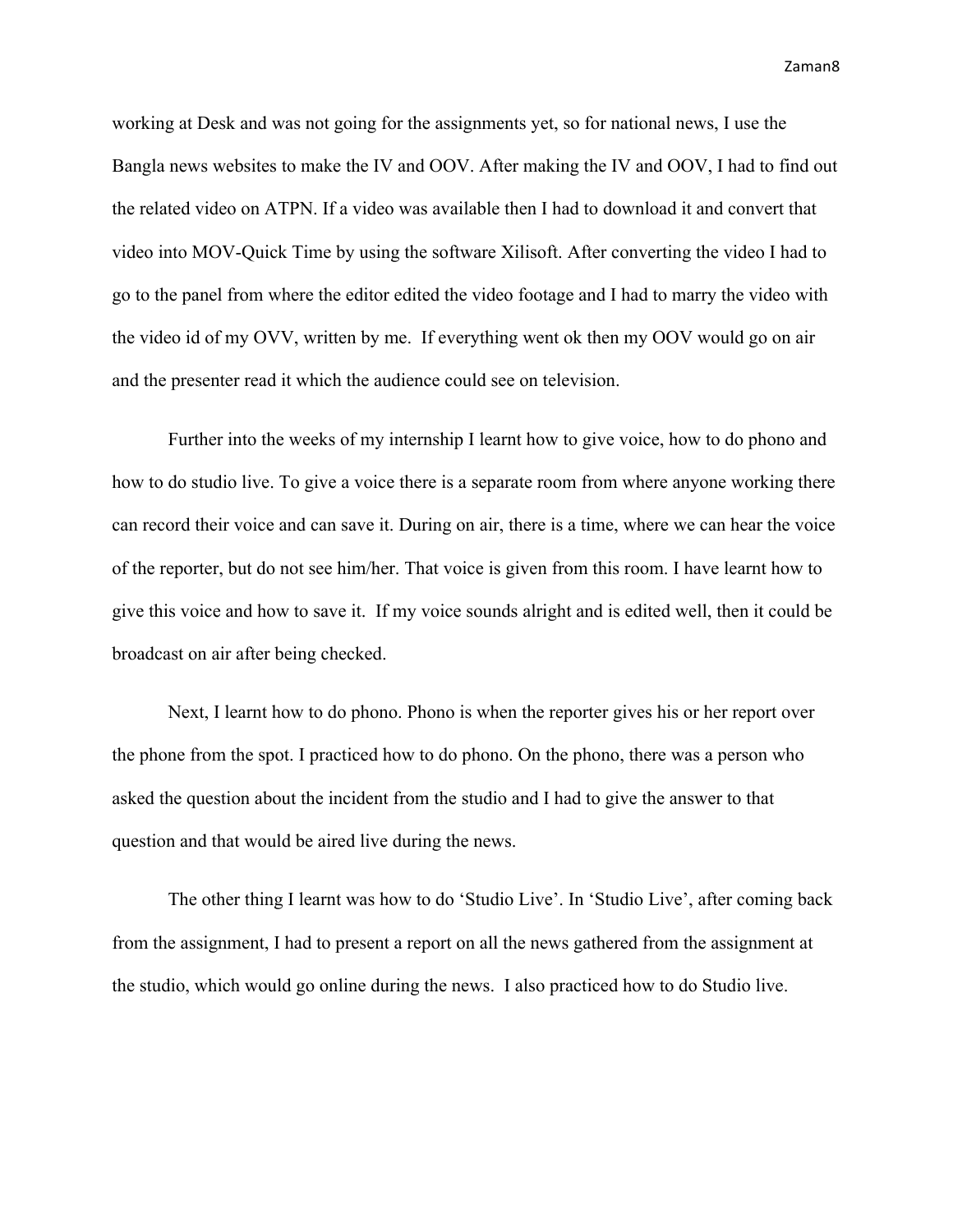## My Internship Experience

#### **Assignments**

In the latter weeks of my internship, I had gone to the Mirpur Sher-E-Bangla National Stadium for an assignment with our sports team. There I watched a game of Bangla Nari Cricket. After finishing the match I gave the latest update of scores to our other team members over the phone, who were working on desk. There I also learnt how to take interviews of the players. I learnt how to ask them questions, how the videographer took the videos, etc.

On another occasion, I went to the Bangabandhu National Stadium and there I attended a press-conference on a match between Sheikh Jamal and Sheikh Rasel. There was a discussion on what time the match will be held as there was a strike on that day. They decided that the match will be held after 6 p.m. There I observed how a press-conference is held and how the reporter asks questions and notes down every important detail about the event. After that we went to the Dhanmondi Club BAFUFE and there we took an interview of the coach of Sheikh Jamal named Josef Afuse. We also took the interview of the striker named Alfred and the captain of their team named Hasan Al Mamun. There I learnt how to and what type of questions have to be asked to cover sports news based on interviews.

The following week I took the interview of a Bangladesh cricket player named Sahriar Nafis. In the interview, the topic was on the second test of Srilanka and the match between Bangladesh vs. Zimbabwe. I asked him questions like what his expectation was, how their preparation was, etc. I took another interview of a cricket player from Bangladesh named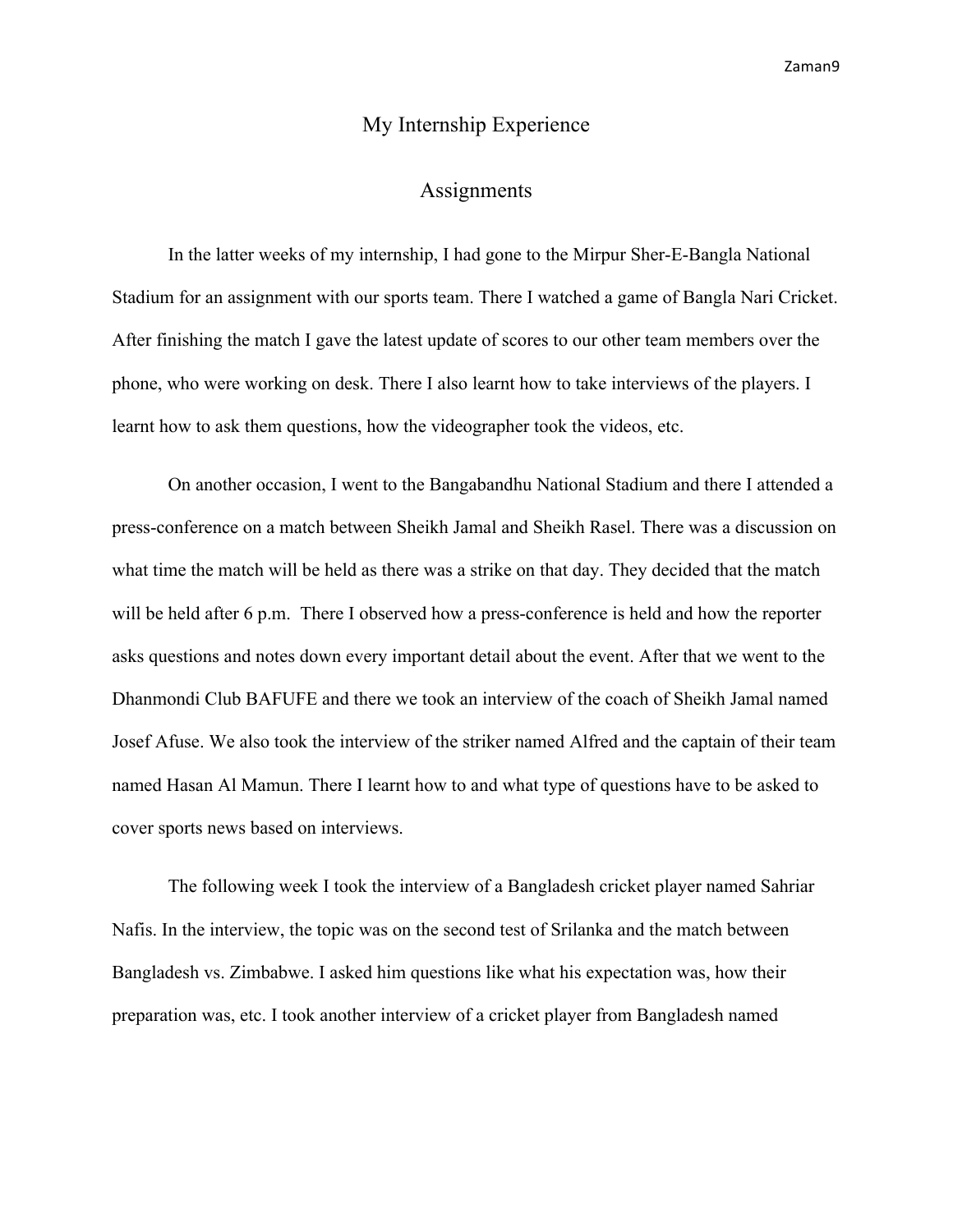Enamul Haq Junior. There also the topic was the test series between Bangladesh and Srilanka. Through this interview we came to know about their performances. What I found interesting to know was that the spinner of the Bangladesh team was getting fewer wickets. Thus gradually I came to learn how to take studio interviews.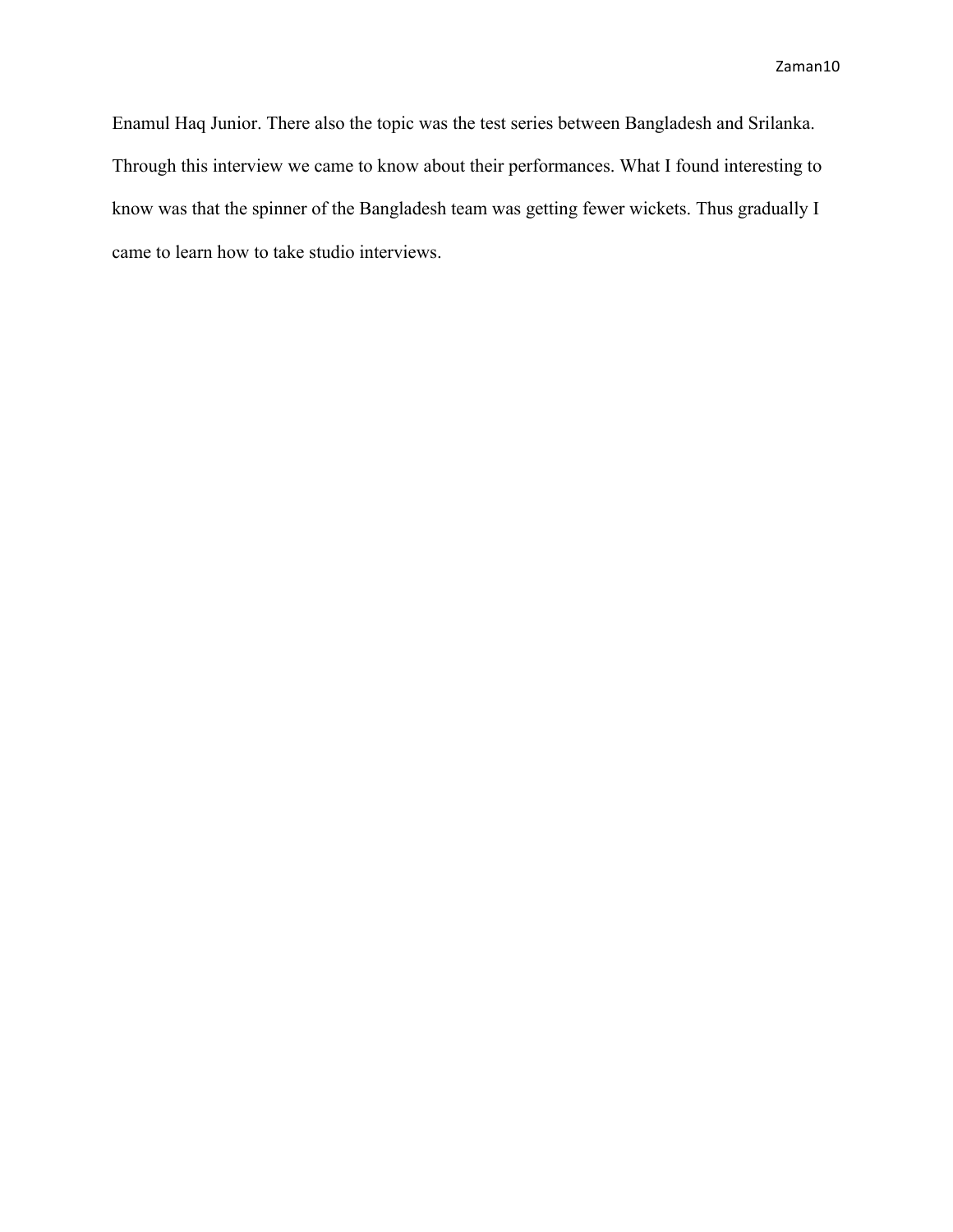#### My Internship Experience

#### Theoretical Understanding

#### **Steps for Making News**

I found a number of steps necessary for making news, which I will be discussing briefly.

1. Finding something to write about: First of all, I had to decide what my topic is or from what angle I was doing my story. To make a story, I had to go for the assignment with my sports team to collect all the news and scores, so that I could make proper news on that topic. In some cases, we had to find out if there was any press conference going to be held on sports, from which we could get a story.

2. Taking interviews: I had to take interviews for my news stories. I had to ask the participants' questions related to what I was going to cover and combine the answers into a report.

3. Choosing the best quotes: I had to note down the important parts of the interviews, so that I could use those in my news reports.

4. Reporting: I had to make a report on that interview, which would carry all the answers of the questions, which a news audience might have liked to ask. This information must be correct and therefore double checking is needed in this stage.

5. Being objective and fair: A news story is not about what I think. So I have to write it based on what I covered through my assignment. My personal opinion should not be a part of my report.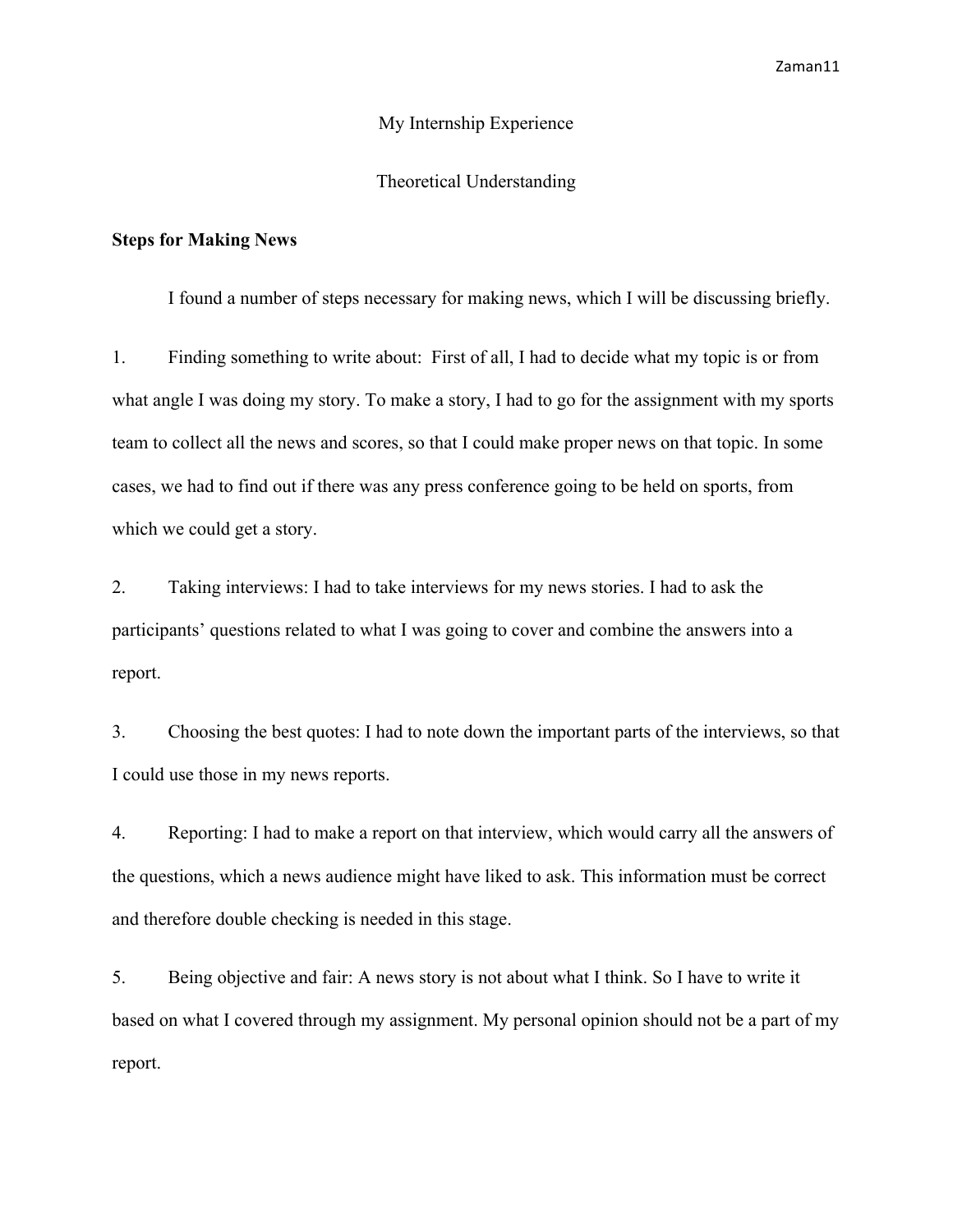6. Crafting a great lead: To craft a great lead, I needed to think about what makes my story unique and what I find interesting about it. Then I had to find a way to convey that interest to the audience so that they find the news worth reading.

7. Structuring the rest of the story: Though crafting a great lead is important, structuring the rest of the report to keep the audience engaged is also very important. News writing is based on the idea of conveying as much information as possible and as quickly and efficiently as possible. In that case, I had to keep in mind that the "inverted pyramid" format is followed in some reports. According to this model, the most important information will go to the top of the story and the least important will be at the bottom. However, the nature of the news can be such that the "inverted pyramid" may not be suitable for them; then I had to make sure that all the information is presented in the news in a smooth, concise way.

8. Attributing the information gathered from the sources: It is important in news stories to be clear about where the information is coming from. Attributing the information in the story makes it more credible, which will builds the trust with audience.

9. Getting started on a follow up story: In this case, an already known story has to be developed. So I had to think about the cause and consequences of the story I was covering to write the developing reports.

#### **Covering Sports News**

Sports news is in the sports section of a newspaper or on television in which the sportswriter reports the scenes of sports, tournaments and games such as athletics, football, baseball, basketball, volleyball, handball, table tennis, boxing, swimming, gymnastics, golf, shooting, rowing, rugby football, hockey, billiards, wrestling, bowling, cycling, weightlifting,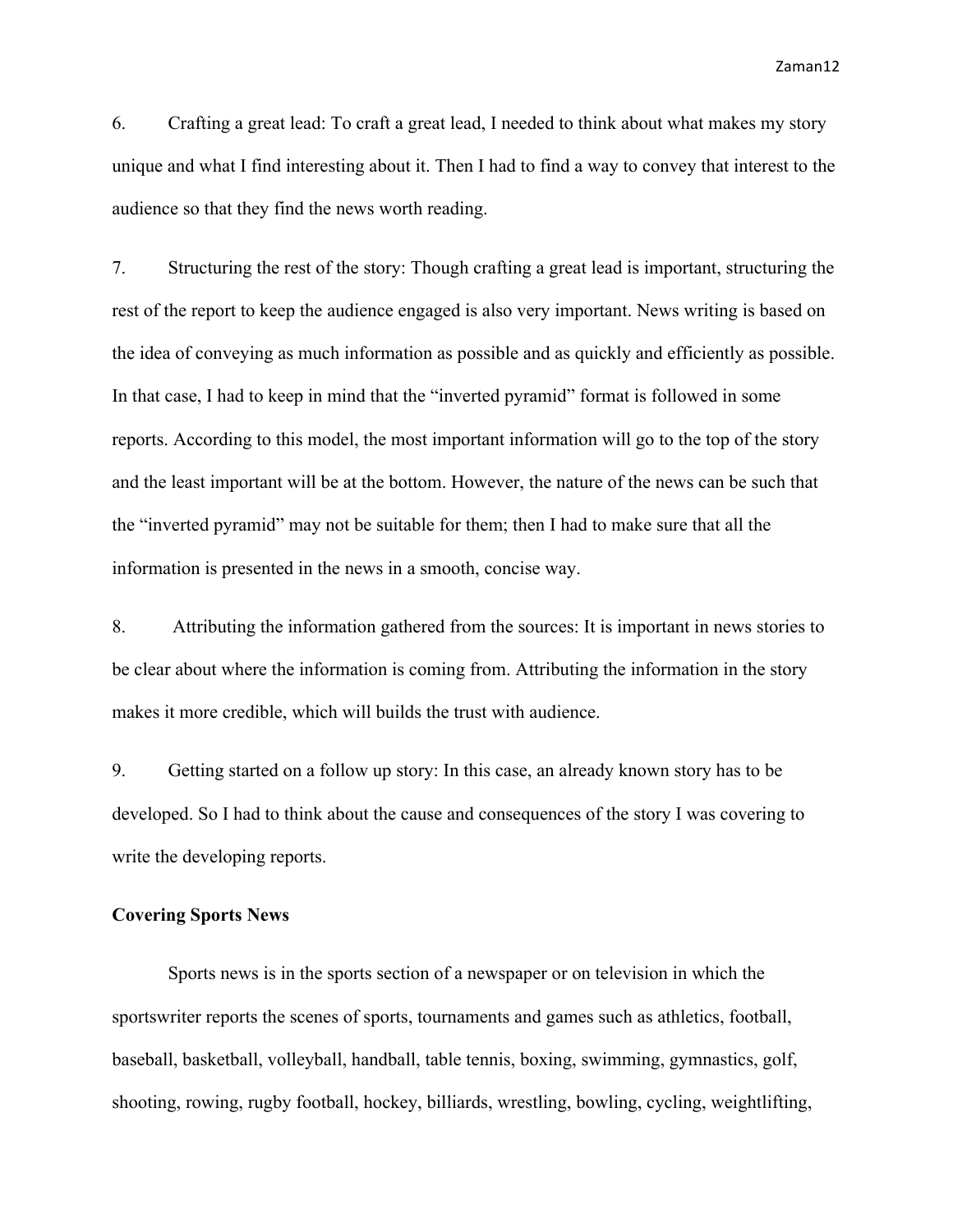etc. Sports coverage can be divided into four kinds of stories: sports news, game results, profiles and opinion pieces. I found the following steps to be essential in the making of sports news.

1. Storyboard: To cover sports news, at first, I had to follow a storyboard on which sports our team would working on.

2. Location: Then we had to find out where the game would be held and after that we had to go there with the videographer so that we could take shots for making the news and take interviews of the players.

3. Equipment check: Before leaving for the assignment, equipment check is very important. There is a unit for checking that the batteries of the equipment are fully charged and that there is space on the memory cards for recording news and that the boom is fully charged.

4. Lighting: Lighting is very important and the videographer must be conscious about it, whether it is indoor or outdoor shooting.

Like the other forms of journalism, sports journalism can be dynamic, interesting, informative and original. To become a sports journalist, he or she needs to develop reporting skills by covering organized, high-level sports. Similar to the other news, the main elements of a good sports story are a catchy lead, clear focus and lots of quotes. Sports news has to be precise, concise, lively, and attractive and using informal language so that it can catch the viewers' attention. The language of sports writing should be plain and correct. When making a sports match report, some things have to be noticed—that the information is correct and the source is reliable. When writing a sports report, it is very important to give other information about the players in the team to draw the audience's attention. The important thing is the title should be catchy to draw their attention. Scores should always be up to date, so that the audience can enjoy.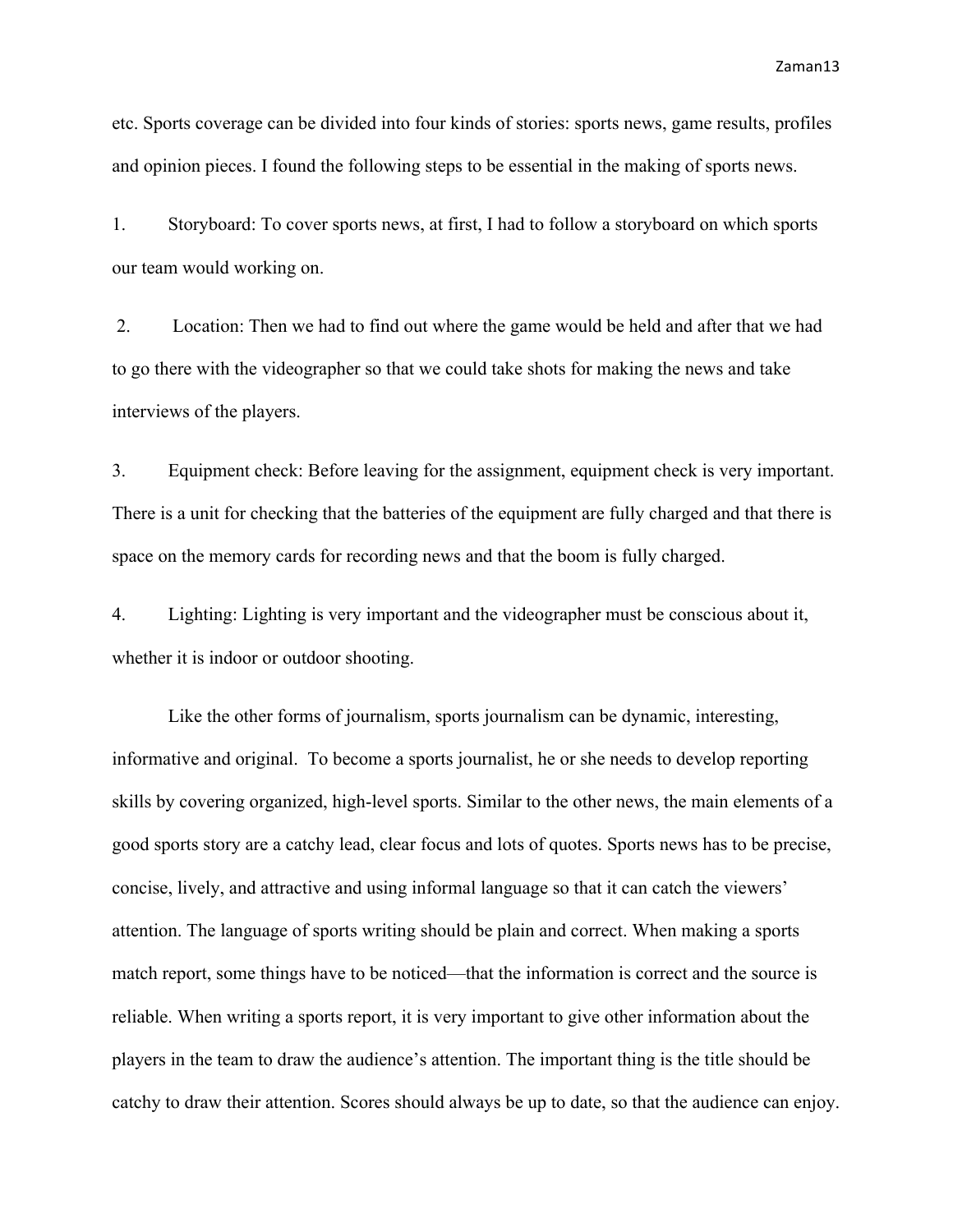The most important thing about writing sports news is that a journalist cannot look like he or she is taking sides. When he or she goes to watch a match, he or she has to write down important notes so that s/he can remember important points of the match that may not be noticed by other journalists, so that the news s/he covered becomes different from other channels.

When writing a sports report based on websites, the reporter has to be very careful about the correct website sources she or he is using. When using a website, it is important not to copy their whole story, s/he can use it as a guide for facts and sources so that the news looks original.

Another important lesson I thought was necessary to share is that the work should always be saved in the computer so that if the computer or internet crashes, one can get back his/her work easily. It is also very important to check the work over and over again for spelling mistakes, factual errors, grammar and other various things. There are some steps to write a sports news, which are being discussed below.

Step one: In this step there will be all headlines of the sports news, which will draw the viewers' attention to watch the news. All the important sports should be here. In one report there will be 3 headlines on different types of sports news, which will emphasize the current sports story.

Step two: In this step there will be the elaboration of the sports news. Here will be the entire detailed story. The most important information has to be on top, and the least important at the bottom.

Step Three: There will be interviews of the players related to the current game. The reporter should ask the players questions about the game on behalf of the viewers and the player has to answer all these questions, so that these can fulfill the curiosity of the viewers of the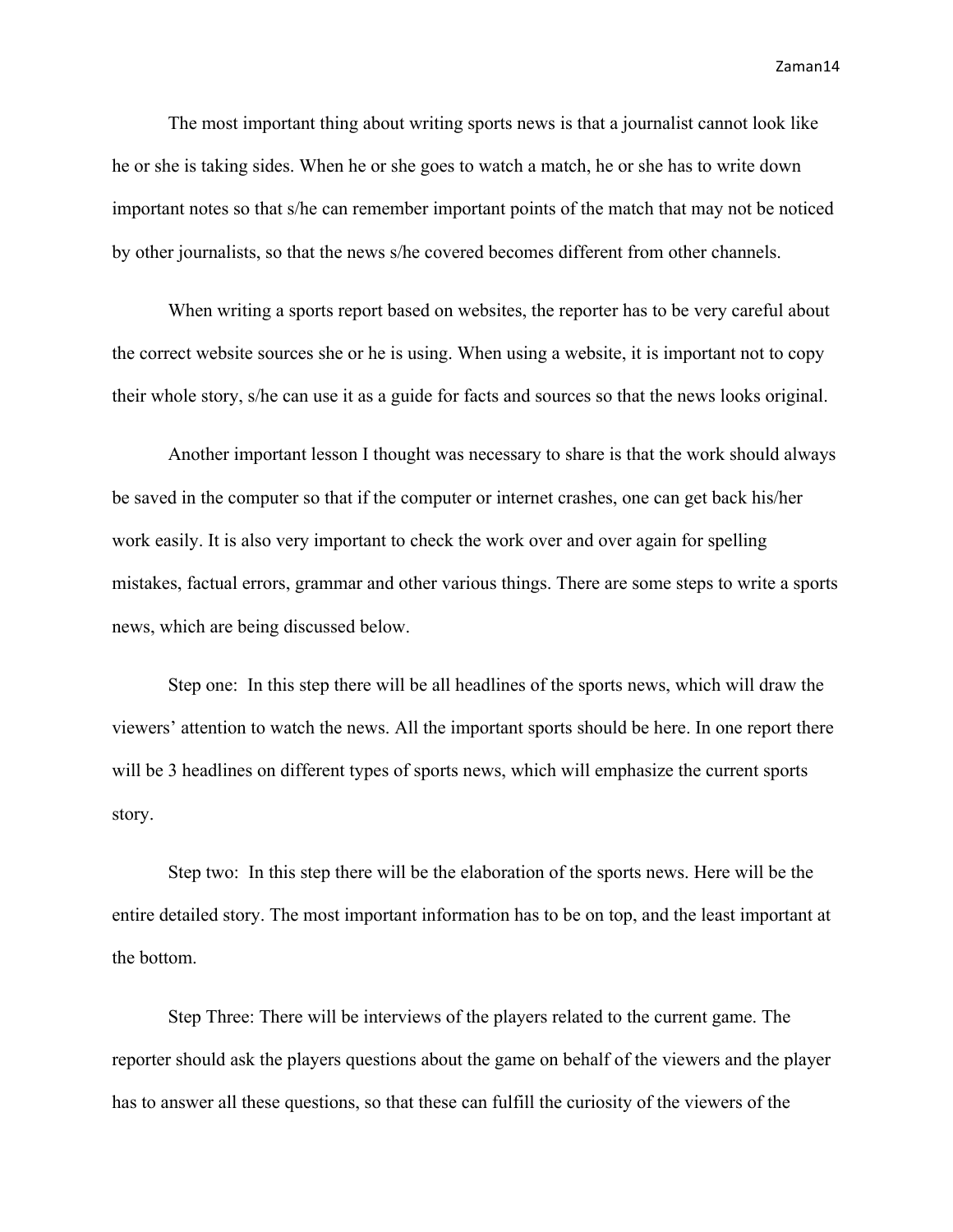current game. The main purpose of these interviews is getting more background information on the subject.

After learning about the 'Propaganda Model' in the Globalization and the Media course, I could clearly see its elements in the media world through my experiences at the Independent TV .According to the book, Manufacturing Consent: The Political Economy of the Mass Media, published in 1988 by Edward S. Herman and Noam Chomsky, "A Propaganda Model" focuses on the filters that influence the coverage and broadcast of news on the media. This propaganda model has five filters, which now-a-days are dominant in every aspect of the media. These filters are:

- 1. Ownership and Profit Orientation.
- 2. Funding and Advertising
- 3. Source
- 4. Flak
- 5. Anticommunism

Except the 5th filter, all the others are dominant in the Bangladesh media scene. If we think about the first filter we have seen that the size, ownership and profit orientation do matter on the TV channel. The channel which is more popular or seen by the people is totally dependent on how big the channel is. How many reporters are there for working, how many news they are covering daily. This is also matter how much money they have and how much money they want to make. The relationship with the other channel does also matter. "Promoted a greater collective confidence by repeatedly emphasizing the potential power of working people to effect social change through the force of combination and organized action." So size,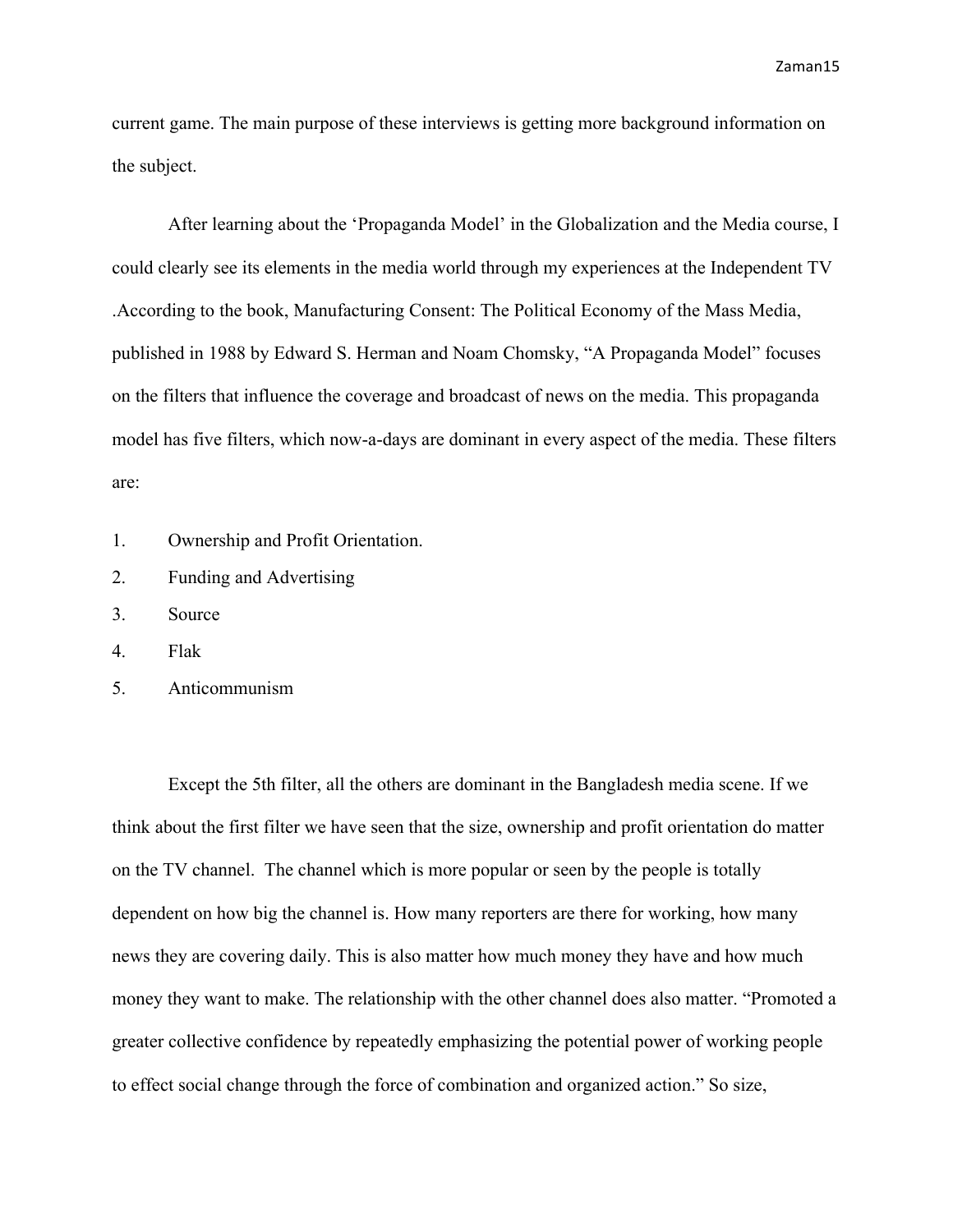ownership and profit all these are related to each other in media. . Most TV channel companies in Bangladesh are owned by rich and influential people, large corporations and political parties. These people always have their own interests in mind and they project their ideologies, beliefs and biased point of views.

Similarly the second filter is advertising and according to this filter the advertisement of TV channel does also matter. "Advertising has played a potent role in increasing concentration even among rivals that focus with equal energy on seeking advertising revenue. A market share and advertising edge on the part of one paper or television station will give it additional revenue to compete more effectively –promote more aggressively , buy more salable features and programmes –and the disadvantage rival must add expenses it cannot afford to try to stem the cumulative process of dwindling market ( and revenue) share. Media organizations, especially TV channels rely 100% on advertising for their finance and funding. As a result the advertisers and the advertising departments get first priority. They get the first take on every page and the news comes after they are done placing their ads. If the ads are big and takes up more time, then the news are cut down to meet their needs. As a result news and reports lose details and news becomes less informative and somewhat biased.

The third filter is called sourcing mass media. "The mass media are drawn into a symbolic relationship with powerful sources of information by economic necessity and reciprocity of interest." After politics, sports are the most widely seen news in Bangladesh. Mostly dominated by Cricket, the sports pages generate big money for the news industry. With globalization we are able to access advanced technologies, utilities, opportunities and sources, while the Sports Journalism platform is getting wider day-by- day, but at the cost of quality, originality and integrity.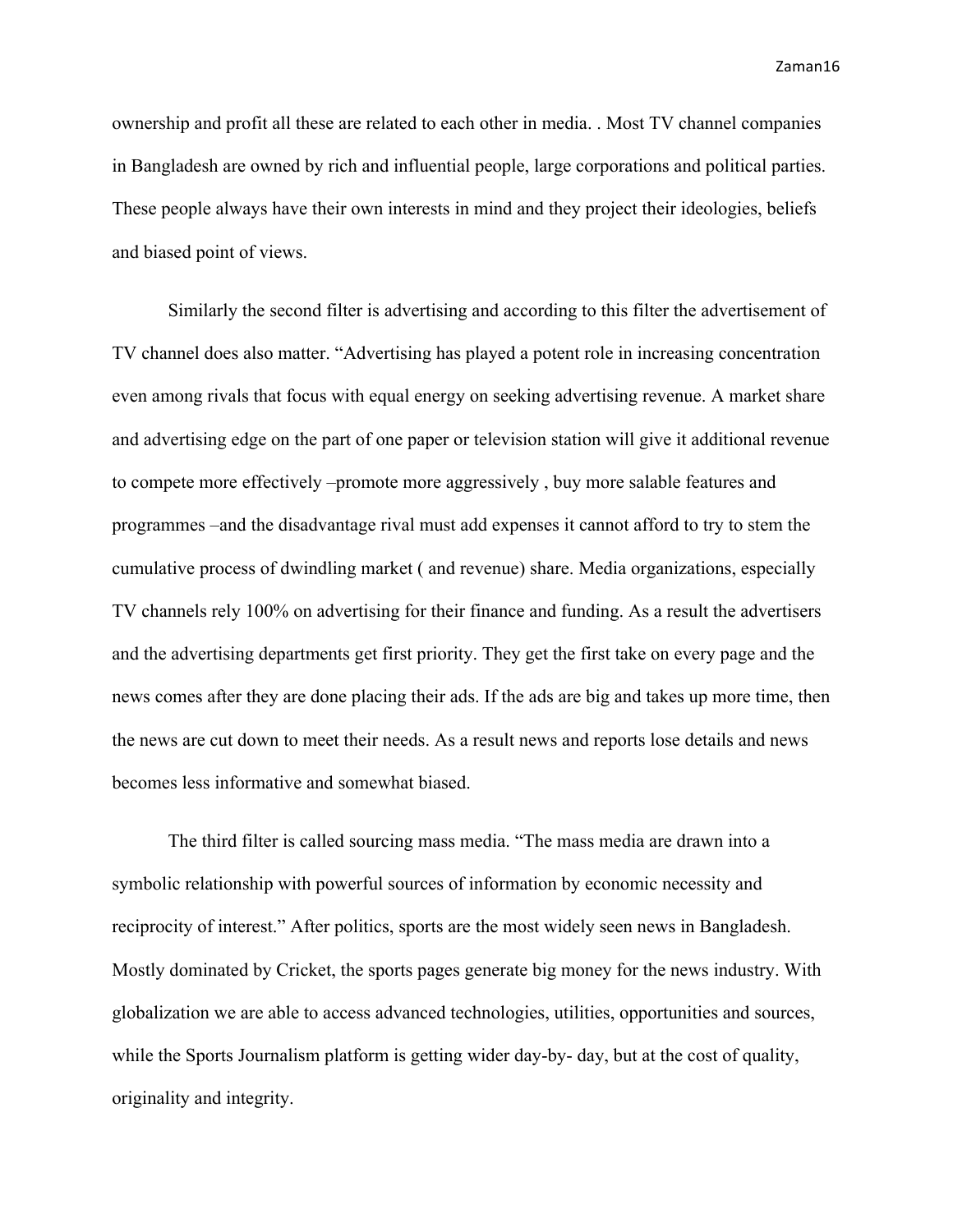The fourth filter is Flak where it refers to the negative responses to a media

statement or program. Journalists of Bangladesh probably face more flak than anywhere else in the world. Journalists are constantly being threatened, pulled off stories and killed.

# A Personal Account

During my journey at "Independent24. TV", there were some issues that caught my attention, which I cannot ignore. I realized that sports journalism requires a vast knowledge base,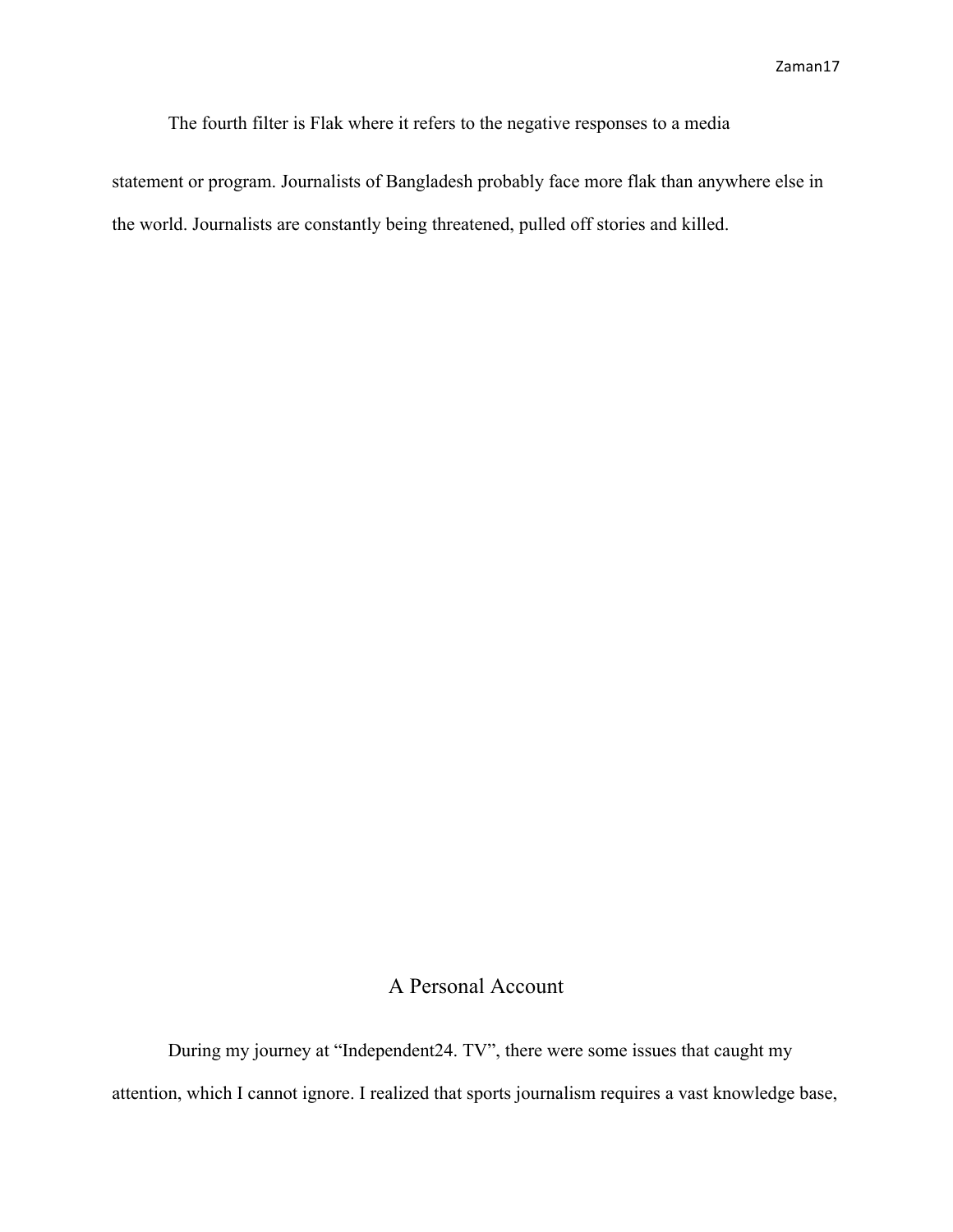personal sacrifice and dedication towards the world of sports. This form of journalism is believed to be glamorous, fun and exciting and for the journalist it represents the big organizations such as *USA Today, The NewYork Times, Wall Street Journal* etc. But for a developing country like us, sports journalism is very different. Here, sports reporters run around from one federation / stadium/ board to others in immense heat, humidity and traffic; while the editors and sub–editors collect foreign sports news from on-line sources.

A huge trend in the Bangladeshi media scene is the handing out of gifts (Cell phones, Lamps and various electronics) to reporters after a press conference. This trend is seen mostly in sports press conferences, but not in political ones. In political journalism, however, reporters are taken abroad with political members to cover certain events, free of all costs, this is called "gift with a price tag" and it is an obvious one.

For a country suffering from an awfully unstable condition like Bangladesh's journalism economy moonlighting is very common. These reporters in general have long working hours and get very little pay; so more often occupy themselves in more than one organization or the sports journalist may be working as a political journalist for another newspaper or website and this hinders their focus on the specialized field.

## Conclusion

Not ignoring the fact that I was doing three other high level courses along with my internship, I have enjoyed every aspect of it. My twelve weeks at the Independent24 TV may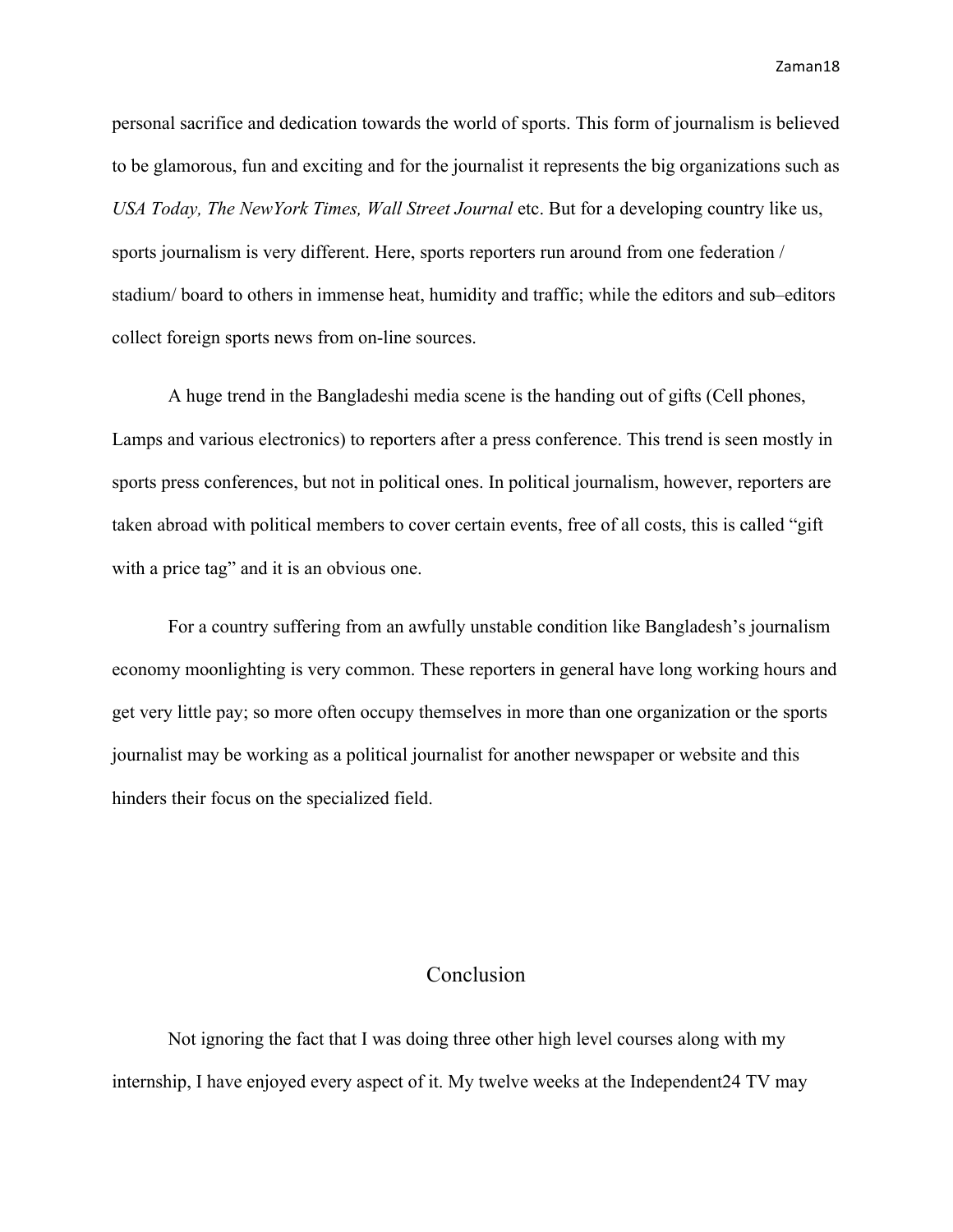have not taught me every aspect of journalism, but it has broadened my understanding of it. I have met a lot of interesting people and made a lot of new friends. I have experienced how a group of people of similar interest work in a friendly and respectful environment with efficiency and effectiveness. I am honored to have been a part of them.

Works Cited